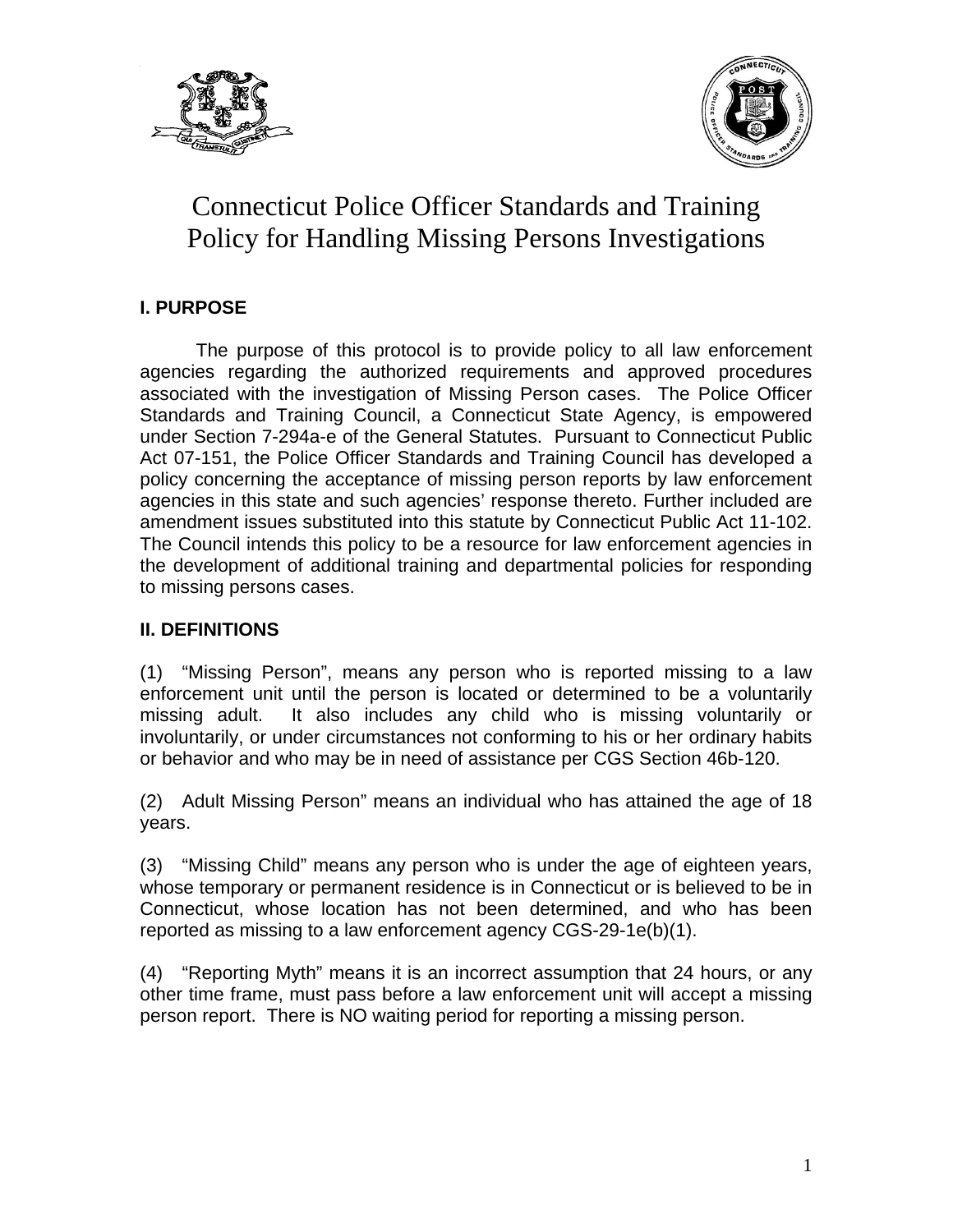



(5) "Missing Child Report" is a report prepared on a form designated by the Department of Public Safety for the use by private citizens and law enforcement agencies to report missing children information to the Missing Children Information Clearinghouse. CGS Sec 29-1e. Any municipal police department which receives a report of a missing child under eighteen years of age shall immediately accept such report for filing and inform all on-duty police officers of the existence of the missing child report and communicate the report to other appropriate law enforcement agencies. (Sec. 7-282c CGS).

(6) "At Risk" means regardless of age, a missing person is at risk when missing under circumstances in which the individual is in danger of serious physical injury or death. This policy presumes that every missing person or missing adult person will be considered at **high risk** until a reasonable and articulable basis to conclude otherwise exists.

(7) "Missing/NOT At-Risk Adult" means an adult will NOT be considered At-Risk if any of the following criteria are met:

- (a) "Absent Spouse": An absent spouse has committed no crime and is legally free to come and go. (Caution should be exercised both in preserving the privacy rights of the spouse in their wish to keep their whereabouts unknown and in making sure that the "absent spouse" is not, in fact, the victim of foul play related to domestic abuse.)
- (b) An adult who has left a note and/or told a credible person that they are intentionally absent. (An exception would be a suicide note.)
- (c) An adult who simply has not been in touch with the reporting party for an extended period of time, unless extenuating circumstances exist.
- (d) Fugitives from justice including AWOL service personnel.
- (e) Adult who is being sought for business or social purposes such as debt collections or school reunions.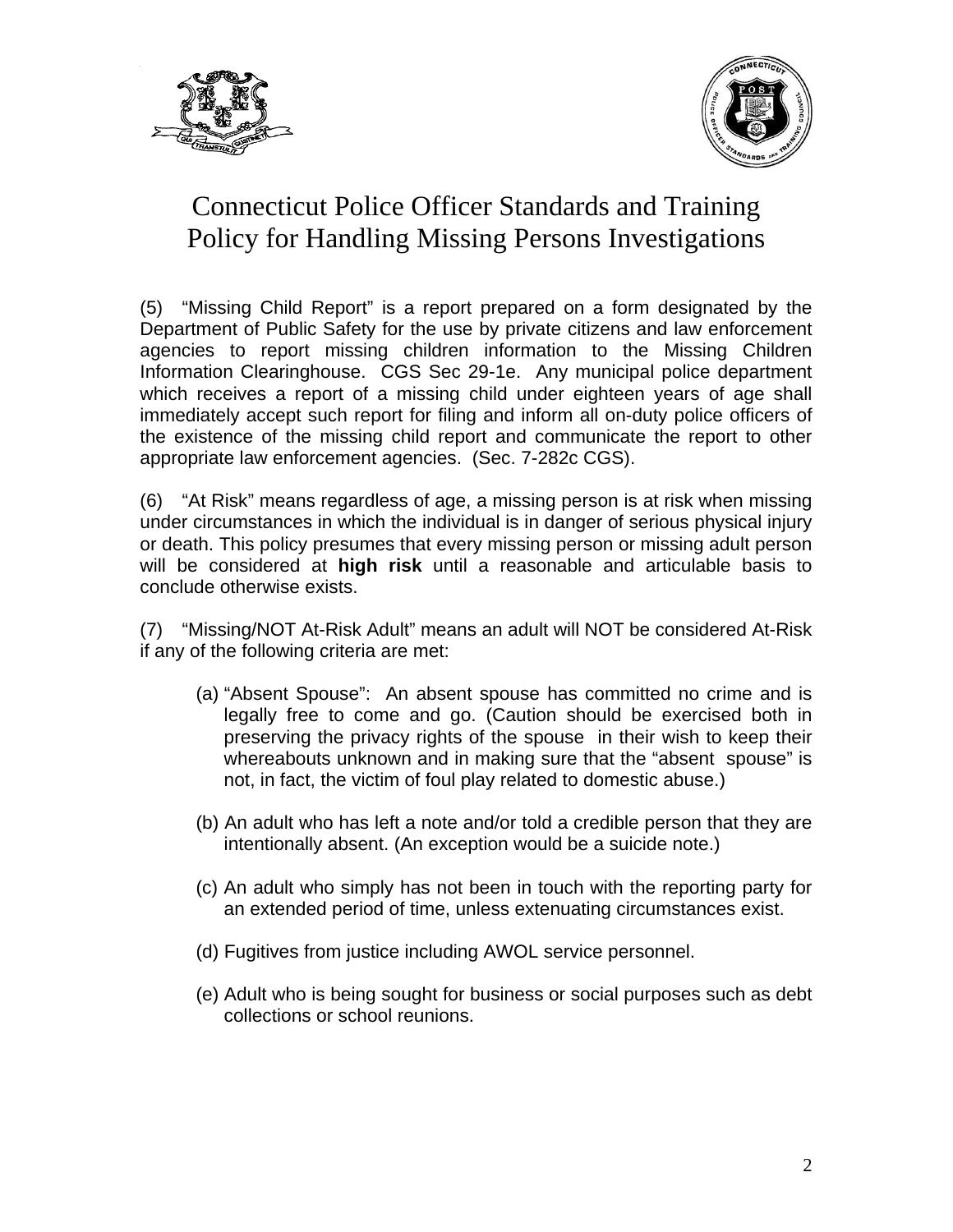



(8) "Youth in Crisis" per CGS Sec 46b-120 means any youth who, within the last two years, (a) Has without just cause run away from the parental home or other properly authorized and lawful place of abode, (b) Is beyond the control of parents, guardian or other custodian, or (c) Has four unexcused absences from school in any one month or ten unexcused absences in any school year.

(9) "AMBER Alert" is defined as "America's Missing: Broadcast Emergency Response Alert is nationally recognized program used by law enforcement to help find children under the most serious life threatening conditions. This is a rapid notification to the public, which utilizes all available technology during the critical period after a child/missing person has been abducted. The system can be activated by any police unit in the state. The State Police Message Center is the clearinghouse for all AMBER Alert information and there is a set procedure for activating, broadcasting and deactivating the system.

(10) "SILVER Alert" does for missing persons with dementia and other cognitive impairments what the Amber Alert system does for missing children – it helps speed up the process of finding them. Specifically, the Silver Alert system applies to any missing person age 18 years or older who has a mental impairment or is 65 years of age or older. Both Amber Alert and Silver Alert systems create an emergency notification system for law enforcement agencies to broadcast local, regional, or statewide public alerts via radio, television and electronic highway signs. The Silver Alert system mandates that law enforcement immediately begin searching for missing individuals who are ages 65 or older, or ages 18 and over if mentally impaired. Once the police receive a missing person's report and a description of the missing person, the information is broadcast via radio, television, and electronic highway signs through the Emergency Alert System (EAS). The plan alerts the public as quickly as possible to the disappearance so everyone may assist in the search for the safe return of the individual.

(11) "TRAK" means Technology to Recover Abducted Kids is operated by the Connecticut Missing Person Clearinghouse, which is organized to assist with missing person investigations and to do research and planning. The clearing house can create, retrieve and distribute missing person color posters electronically through the TRAK system CGS 29-1e). Another major resource is the National Missing Children Hotline, accessible at (800) 843-5678. The National Center for Missing & Exploited Children (NCMEC) also offers the Lost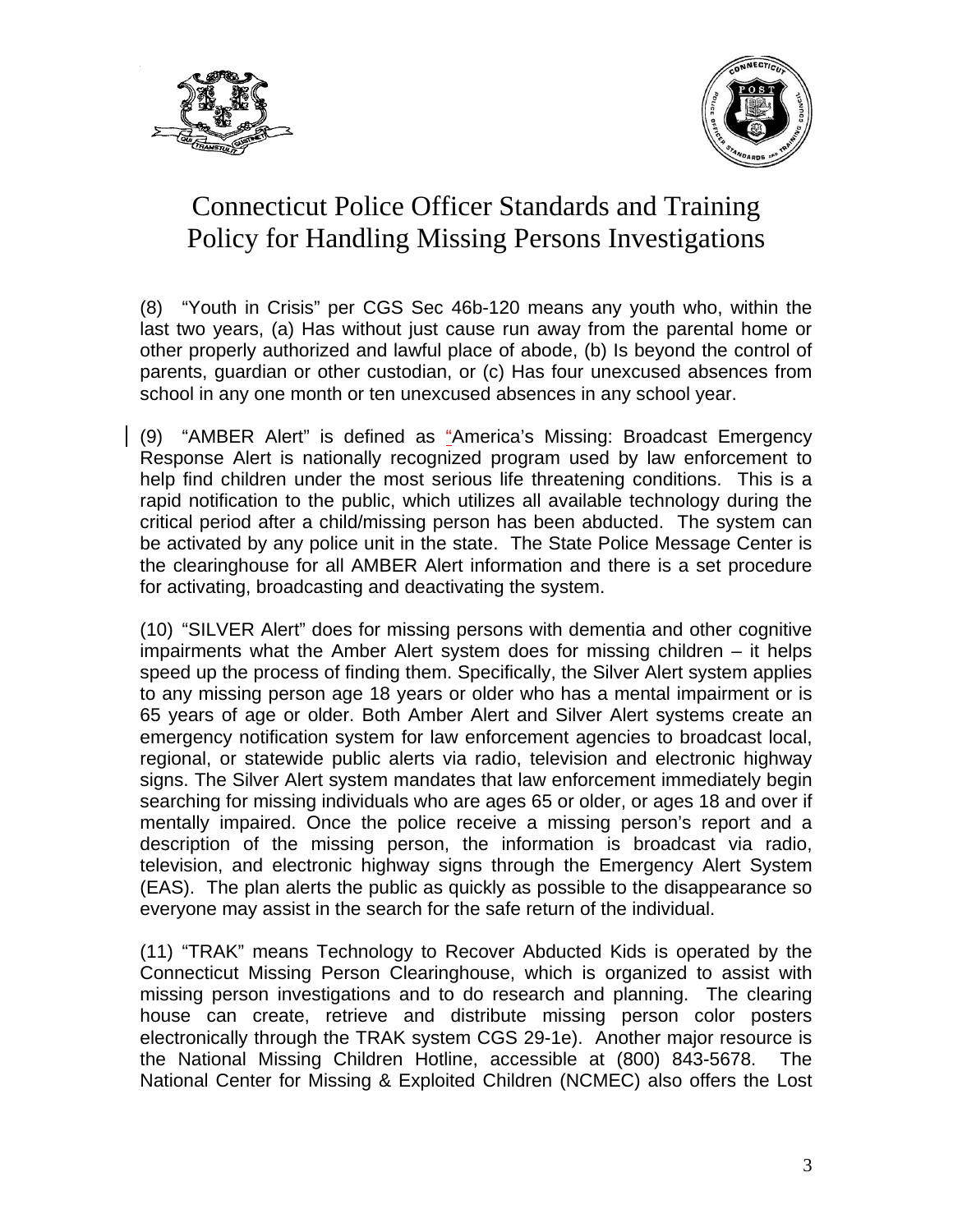



Child Alert Technology Resource (LOCATER) which is also available to law enforcement at no cost.

(12) "Eagle Eye" network may be used whenever a child under the age of 16 is suspected or known to be abducted and cannot be located. It is initiated by contacting State Police CCIU to arrange for a missing person poster to be sent to the U.S. Postal Service for distribution. The information may also be posted on the SPIN electronic bulletin board.

(13) "DNA" is defined as a material that is found in the nucleus of white blood cells and some structures outside the nucleus called mitochondria. Known as the "blueprint of life," it acts as a genetic code that distinguishes one person from another.

(14) "DNA Data Base" is the Department of Justice DNA data base for all cases involving the report of an unidentified deceased person or a high-risk missing person. The DOJ data base is called CODIS, an acronym for "Combined DNA Index System. The system is similar in concept to that of the fingerprint index process, in attempting to identify offenders by their unique genetic substance and link them to the crime.

(15) "NCIC" is the National Crime Information Center. A nationwide, on-line computer telecommunications system that is maintained by the FBI. NCIC's Missing Person File was implemented in 1975. Records in the Missing Person File are retained indefinitely, until the individual is located or the record is canceled by the entering agency.

(16) "UPS" is the Unidentified Persons System, an automated database maintained by the Department of Justice (DOJ).

(17) "NCIC Number" is the National Crime Information Center (NCIC) Number. A computer generated number automatically assigned by NCIC to each accepted record usually noted on the reporting agency's Missing Person Report.

(18) "CODIS" is the Combined DNA Index System for Missing Persons Generates investigative leads in cases where biological evidence is recovered from the crime scene.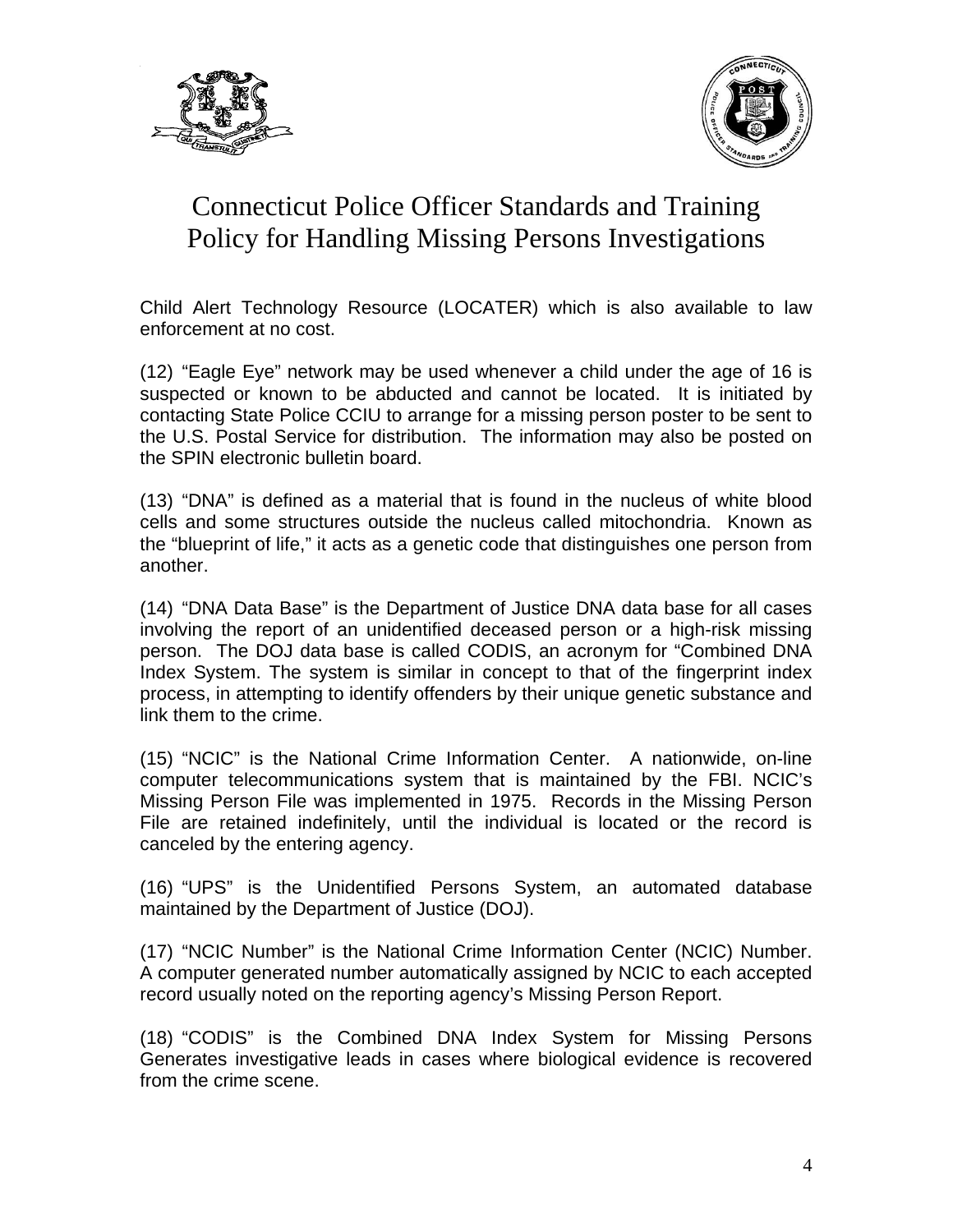



(19) "NamUs" is the National Missing and Unidentified Persons System, serves as a searchable online repository for missing and unidentified persons records that includes case data and circumstances, agency information, dental records and NCIC coding, fingerprint classifications and DNA testing status.

(20) "IAFIS" is the Integrated Automated Fingerprint Identification System a national fingerprint and criminal history system maintained by the FBI, Criminal Justice Information Services (CJIS) Division.

(21) "ViCAP" is the Violent Criminal Apprehension Program. This national data center is designed to collect, collate, and analyze information on crimes of violence.

(22) "Runaway" is any child who is voluntarily missing.

(23) "Stranger Abduction" is a missing person taken/kidnapped by a stranger (includes cases of a known abductor who is not a family member).

(24) "Lost" is a missing person who has strayed away and whose whereabouts are unknown.

(25) "Suspicious Circumstances" is circumstances which give rise to the belief that "foul play" may have been involved; the disappearance is out of character for the individual and no known reason can be determined.

(26) "Parent/Family Abduction" is a child who has been taken, detained, concealed, enticed away, or retained by a parent or non-parent family member.

(27) "Dependent Adult" is an adult who has physical or mental limitations which restrict his/her ability to carry out normal activities (e.g., Alzheimer's disease, mentally handicapped).

(28) "Voluntary Missing Adult" is a missing adult who has left on his/her own free will.

(29) "Catastrophic Missing person" is possibly a victim of a disaster (i.e., boating accident, plane crash, earthquake, flood, fire, terrorist act, etc.).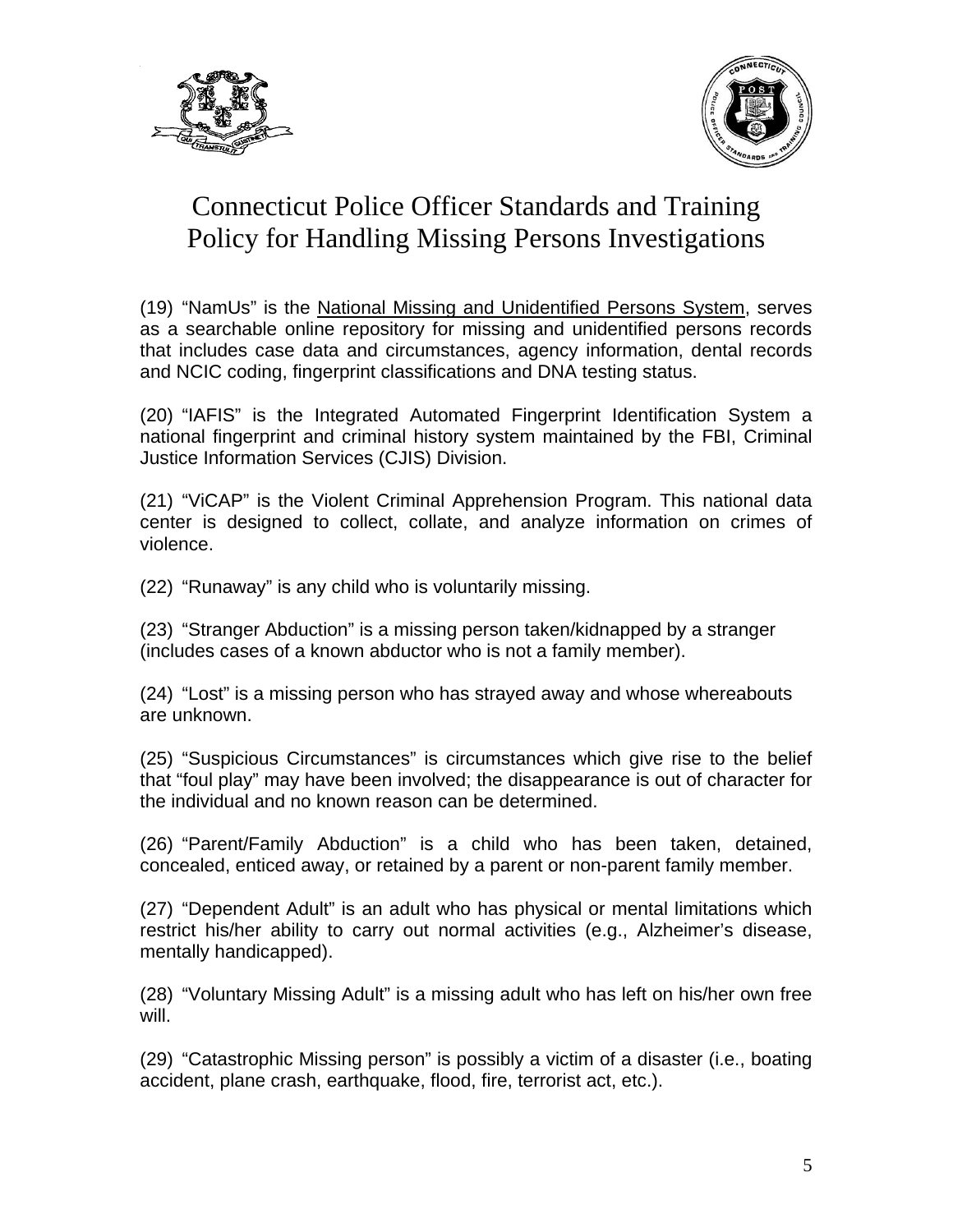



(30) "Law Enforcement Agency" is the Division of State Police within the Department of Public Safety or any municipal police department.

(31) "Adult Person" is an individual who has attained the age of eighteen years.

#### **III. BACKGROUND**

 Missing Persons Investigations are frequent Law Enforcement assignments which may be solved in a short period of time with the officer quickly locating the subject near by, or extend over a long period of time often involving large pools of resources and sometimes, becoming a national event. Throughout Law Enforcement history, there has been an ever growing number of missing person complaints lodged with police departments. According to the Federal Bureau of Investigation, as of December 31, 2010, NCIC contained 85,820 active missing person records. Juveniles under the age of 18 account for 38,505 (44.9 percent) of the records and 10,248 (11.9 percent) were for juveniles between the ages of 18 and 20. For Connecticut alone, there are 496 missing person cases.

 Because of the increasing amount of cases along with the life or death severity attached to many of the scenarios, the nations Law Enforcement community, government forensic investigative agencies and private organizations have continually worked to create a sophisticated investigation and communications system which allows interoperability between all concerned groups allowing for the best possible chances to locate a victim. A thorough investigation may find a person, save a life or give closure to a grieving family.

 Over the years, the Connecticut Law Enforcement community saw missing person cases grow in number as well. Also observed was the gravity attached to the more complex, long term investigations. Connecticut Law Enforcement leaders researched the situation and determined that all missing person cases needed to be promptly investigated and that officers were to be provided with a written guide of investigative steps to be taken. A resource list of supporting agencies and organizations should be afforded to all police investigators.

 At a Special Meeting of the Police Officer Standards and Training Council on December 13, 2007, the Council adopted the document entitled "Guidelines for Handling Missing Persons Investigations and Acceptance of Reports" pursuant to Public Act 07-151 Section 1. The Police Officer Standards and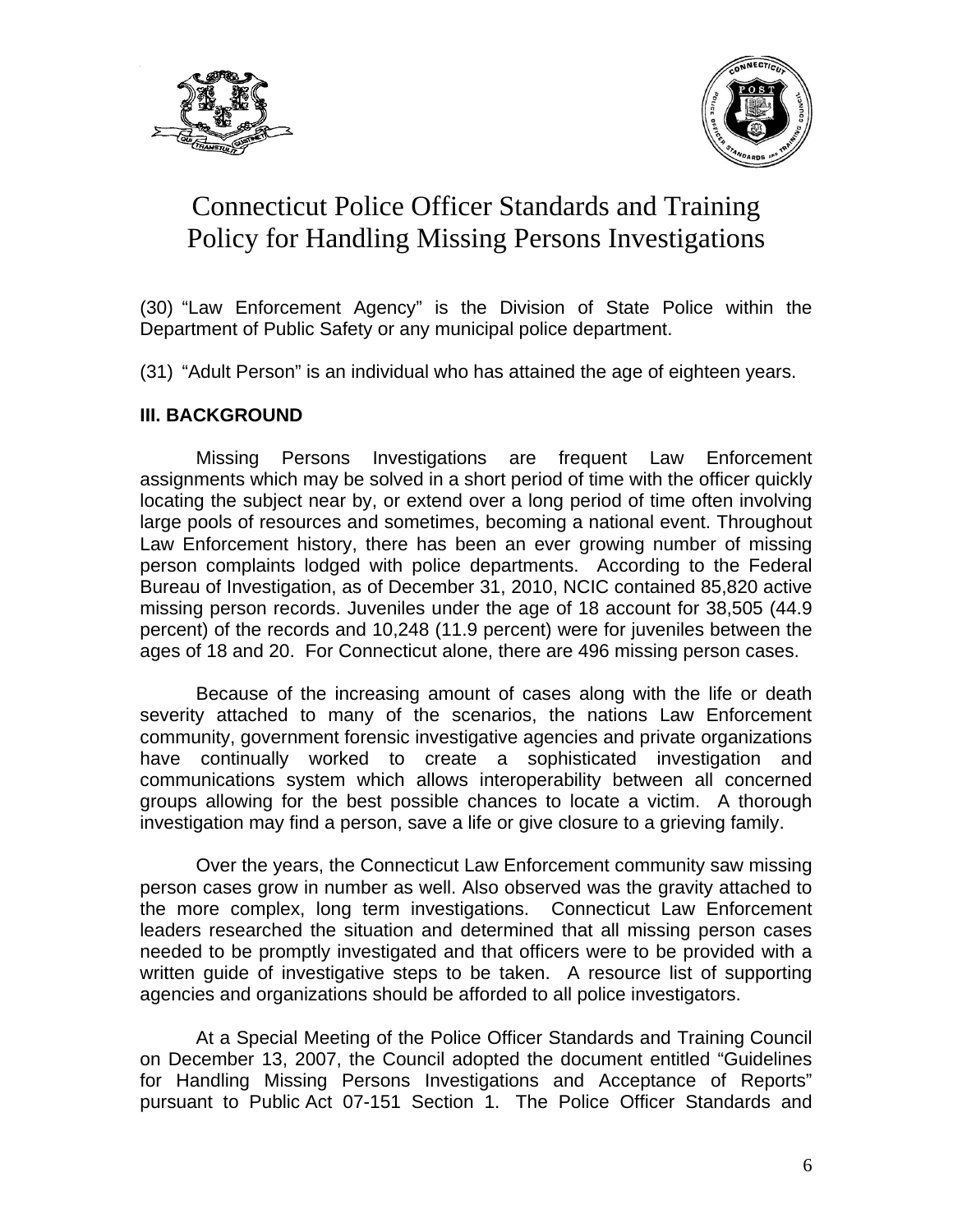



Training Council, as a matter of policy has developed these guidelines and distributed them to all agencies under POST purview in concert with Public Act 07-151. In recent legislation under Public Act 11-102, the Connecticut General assembly decided to ensure that this information would no longer be considered a guide but now a policy to which all law enforcement must adhere.

#### **IV. APPLICABILITY**

 Not later than January 1, 2012, the Police Officer Standards and Training Council shall develop and implement a policy concerning the acceptance of missing person reports, including, but not limited to, adult missing person reports, by law enforcement agencies in this state and such agencies' response thereto. Such policy shall include, but not be limited to, (1) procedure for the acceptance of a missing person report, (2) the types of information that a law enforcement agency should seek to ascertain and record concerning the missing person or missing adult person that would aid in locating the missing person or missing adult person, (3) the circumstances that indicate that a missing person or missing adult person is a high risk missing person, (4) the types of information that a law enforcement agency should provide to the person making the missing person report, to a family member or to any other person in a position to assist the law enforcement agency in its efforts to locate the missing person or missing adult person, and (5) the responsibilities of a law enforcement agency in responding to a missing person report and the manner of such response, including preferred methods of response that are sensitive to the emotions of the person making such report.

Each police basic or review training program conducted or administered by the Division of State Police within the Department of Public Safety, the Police Officer Standards and Training Council or a municipal police department shall include training in the policy developed pursuant to subsection (a) of this section and training in the use of the National Missing and Unidentified Persons System created by the Office of Justice Program's National Institute of Justice.

#### **V. POLICY/ RESPONSIBILITY**

(I) Acceptance of Initial Call.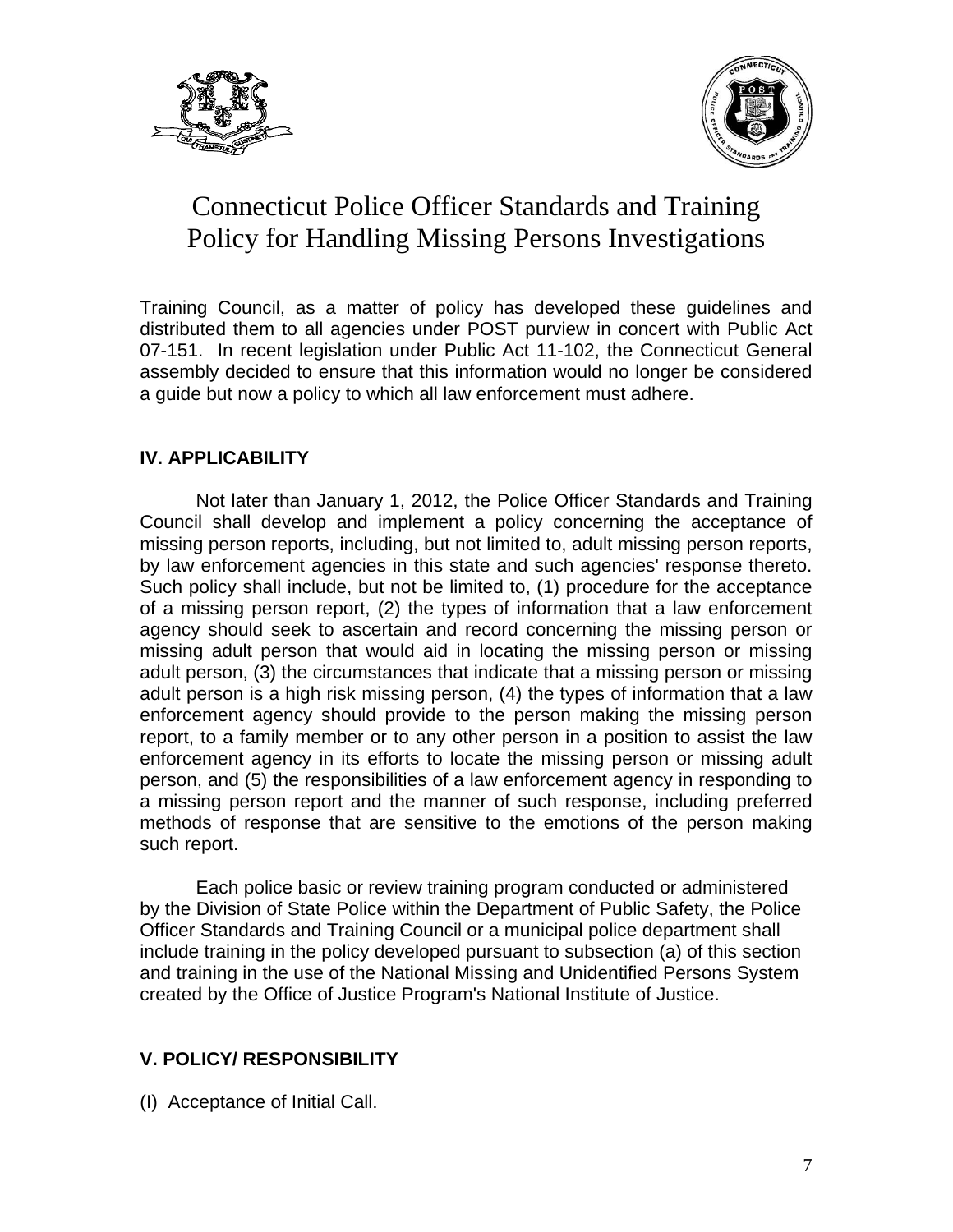



 (A) Determination of missing person case and sensitivity to the reporting party. Officers, dispatchers or other designated personnel who take the initial call, by telephone, in person, or by electronic media, shall determine if the call is a missing person case according to the definition of a missing person – see References: Missing Persons Terms Definitions. Reporting parties and families of missing persons often experience feelings of helplessness and anxiety. Dispatchers, officers or other designated personnel dealing with these persons should be sensitive to those feelings and respond appropriately. There are two dimensions to a missing person investigation: (a) Locating and determining the well-being of the missing person: (b) Supporting the person initiating the report and the loved ones who were left behind. Officers need to act in a swift, organized and efficient manner. In cases of child abductions, studies show the majority of children are killed within the first three hours of the abduction.

 (B) Confirmation of responsibility for acceptance of report, priority in handling and agency notification.

 1) It is the duty of all law enforcement agencies to immediately assist any person who is attempting to make a report of a missing person or runaway and a report shall be accepted regardless of jurisdiction. A Law Enforcement Agency shall accept without delay any report of a missing adult person.

 2) Any municipal police department which receives a report of a missing child under 18 years of age shall immediately accept such report for filing and inform all on-duty police officers of the existence of the missing child report and communicate the report to other appropriate law enforcement agencies. (Sec. 7-282c CGS).

 3) When dealing with missing person \*or adult missing persons jurisdictional issues, it is not uncommon for multiple agencies to be involved in the same case. It is essential that agencies work closely together in order to enhance, and not impede, the investigation of the case. The policy requires that the law enforcement unit taking the initial missing person or adult missing person report "promptly notify," and send copies of the report to, the law enforcement unit that has jurisdiction over the missing person's or adult missing persons resident address and to the law enforcement unit where the missing person or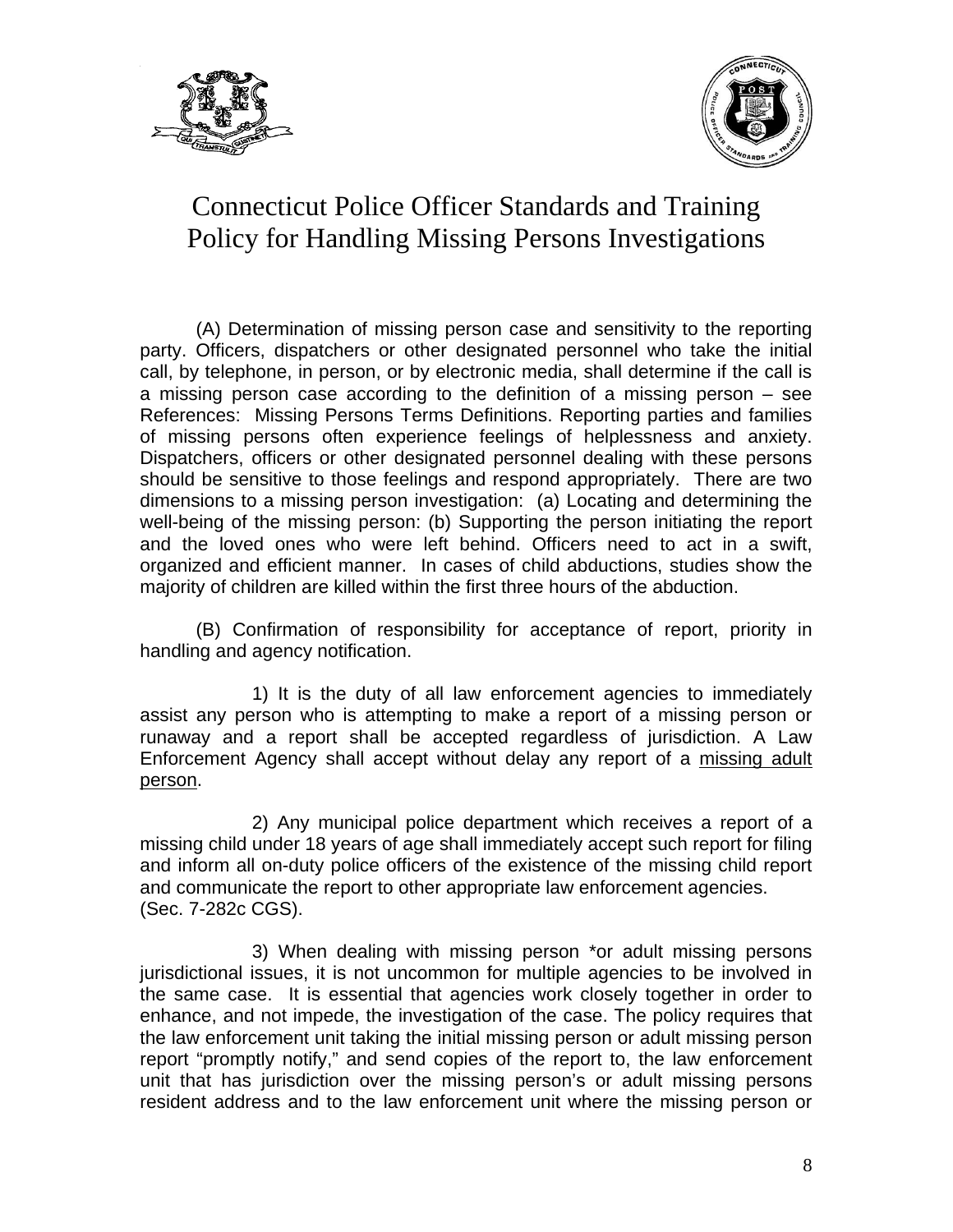



adult missing person was last seen. It may also be appropriate to notify the law enforcement unit having jurisdiction of the missing person or adult missing persons intended destination.

 4) The intent of this policy is to ensure that missing person or adult missing person cases are given appropriate priority over property related cases. Special attention should be given to reports of missing children or for persons with physical or mental limitations. These persons are at greater risk of harm.

 5) Each law enforcement unit receiving notification of jurisdiction over any aspect of a missing person or adult missing person investigation should promptly give appropriate assistance in the active investigation, follow-up as requested by the law enforcement unit making the request, and provide all reports, records and assistance appropriate to the investigation.

(II) Responding Officer's initial contact at the scene and making an assessment at the scene.

 (A) Responding Officer's or other designated personnel shall interview, with sensitivity, the reporting party and any witnesses to determine; (1) that this is a missing person or adult missing person case, (2) if the person may be at risk – or the existence of any suspicious circumstances, and (3) if there are any potential crime scene areas and/or potential witnesses.

 (B) Many times, parents or guardians are anxious to assist law enforcement in the initial phase of the investigation and they will want to provide additional documents to assist in the location of their loved one. Besides obtaining photographs of the missing person, additional items such as fingerprint cards obtained through community fair projects, items containing DNA samples of the missing person, or other related documents may be offered voluntarily by the family. The responding officer shall accept these items and properly document their collection in their reports. These items shall be treated, submitted and stored as evidence. Officers shall also inform the follow-up investigators that these items have been collected.

 (C) This policy requires that the following information be obtained to aid in the search for the person and completion of the reports: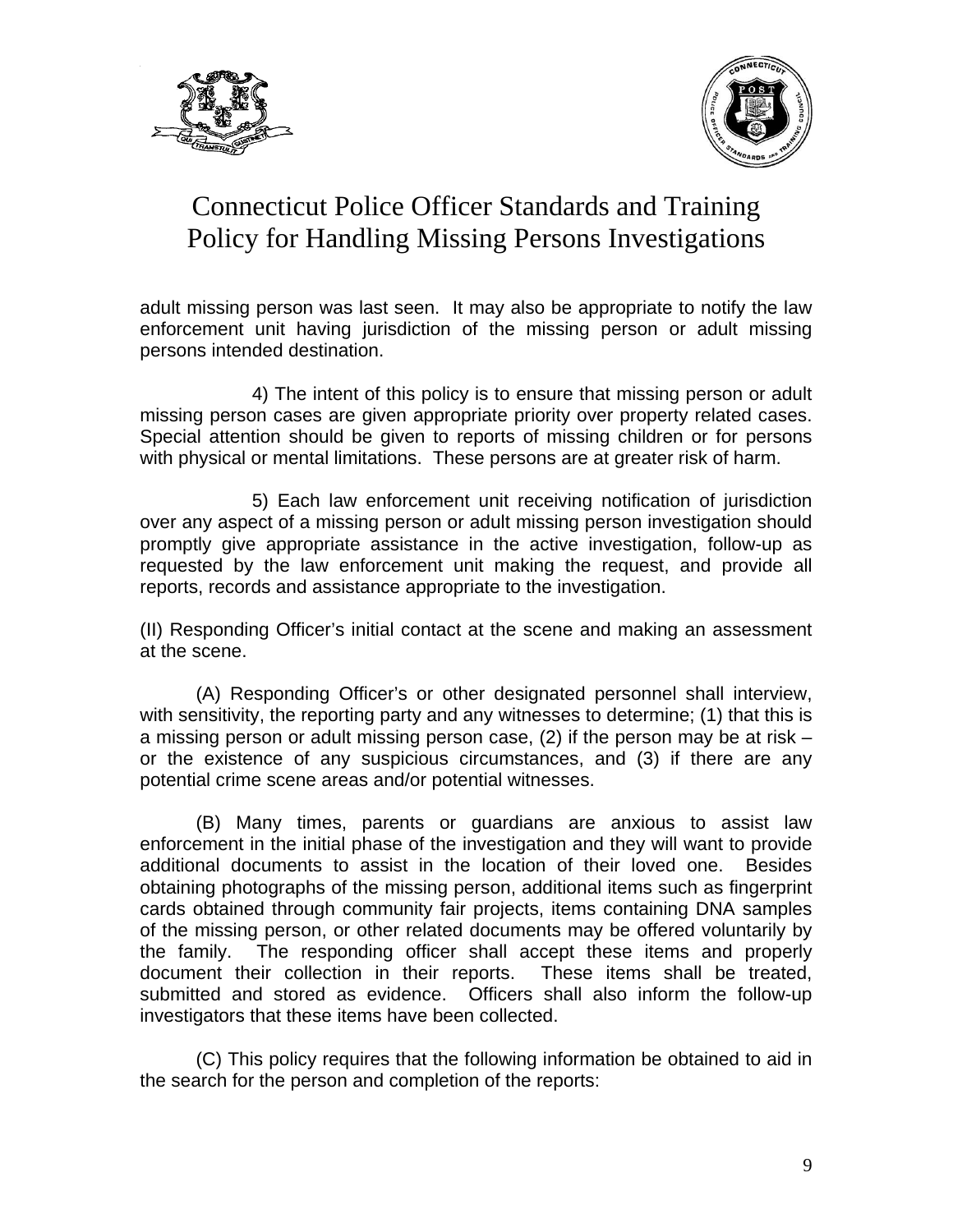



 (1) Name, age and physical description of the missing person, and relationship of the reporting person to the missing person;

 (2) Time and place last seen and the identity of anyone accompanying the missing person;

person;

(3) The extent of any search already conducted for the missing

 (4) Whether the missing person has been reported missing before and the degree to which the absence departs from established behavior patterns, habits or plans;

 (5) Whether the missing person has been involved recently in domestic problems; suffered emotional trauma or life crises; demonstrated unusual, uncharacteristic or bizarre behavior; has talked about running away or committing suicide; is dependent on drugs or alcohol; or has a history of mental illness;

 (6) The physical condition of the missing person and whether the person is currently on prescription medication. Find out if the person took the needed medication with them;

(7) Any information about a vehicle or other form of transportation;

 (8) Whether the missing person or adult missing person has taken anything with them (e.g., food, clothing, money, weapons, personal items). If they have bank accounts, charge cards or debit cards, check them for recent activity;

 (9) If at the missing person's home, check for notes, travel folders, newspaper articles or like items in the person's room. If there is a computer, try to view his/her social networking sites and consider appropriate safeguards for later analysis;

 (10) At the earliest possible moment, notify dispatcher and all onduty officers;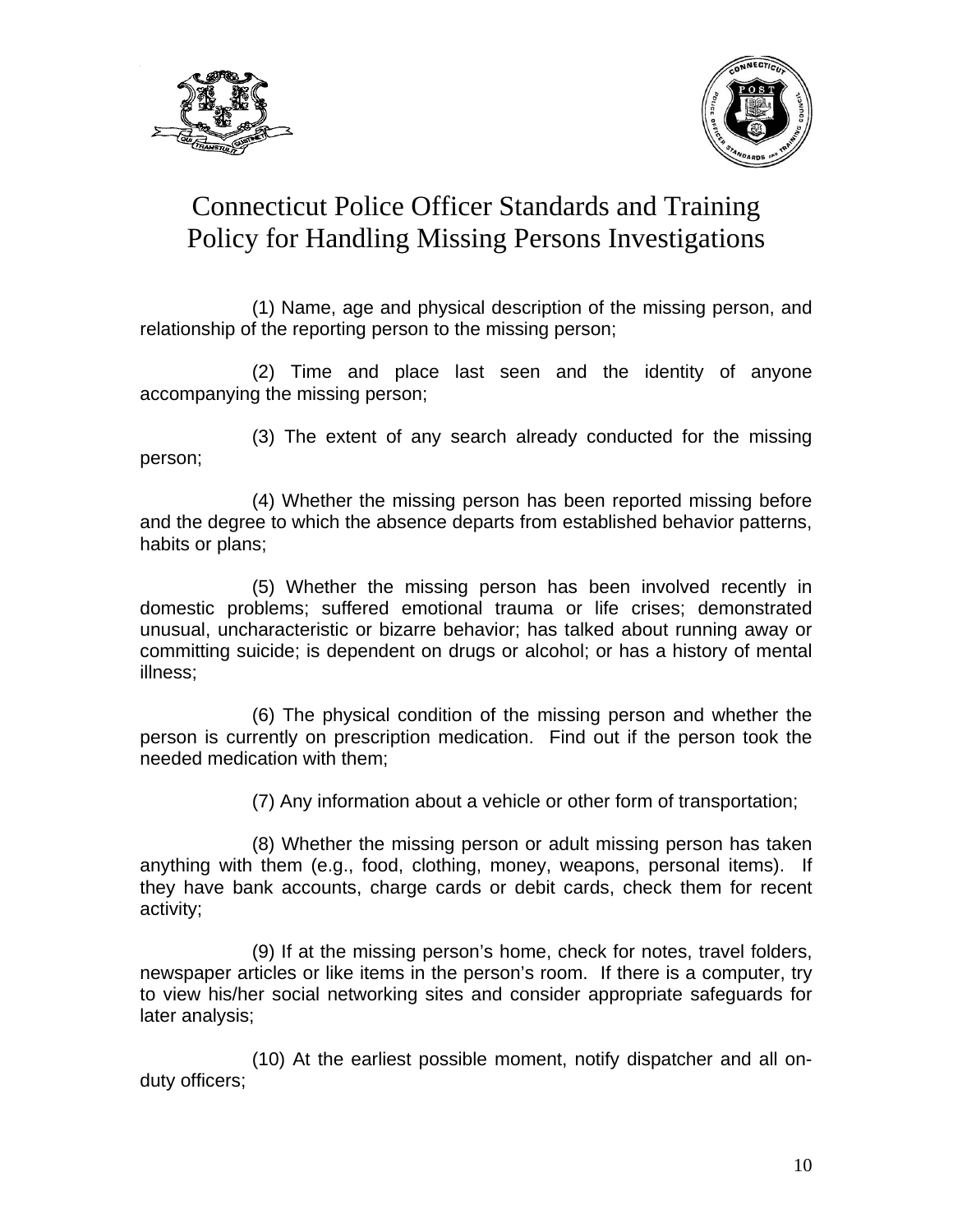



 (11) Whether the missing person has a cell telephone or pager. Determine the cell phone carrier and consider contacting their Law Enforcement assistance department for help. Record and call the number. Leave a message if voice mail picks up;

 (12) Whether the missing person has relatives, friends or neighbors whom he/she may visit or otherwise contact, and;

 (13) Whether the missing person has failed to perform some important task (e.g., pick-up children, feed pets?)

#### (D) **When a child is reported missing, regardless of reason, the responding officer will immediately notify a supervisor**.

 (E). Make a further assessment to determine what reasonable steps should be taken to locate the missing person. Appropriate actions minimally include:

 (1) Obtaining a complete description of missing person or adult missing person, notifying dispatch and all on-duty officers;

 (2) Broadcasting a "Be On the Look-Out" (BOLO) bulletin within its jurisdiction if (a) the missing person is under 18 years of age or (b) if there is evidence that the missing person regardless of age is at risk;

 (3) Enter information into the Connecticut On-line Law Enforcement Communication Teleprocessing (COLLECT) and N.C.I.C.;

 (4) Lay groundwork for neighborhood or area canvass. Determine what personnel and resources are required for this search;

 (5) Determine if there is any area or property to be protected as a crime scene;

 (6) The investigating officer shall determine if the missing person fits the mandatory criteria for an **AMBER Alert**. The criteria are: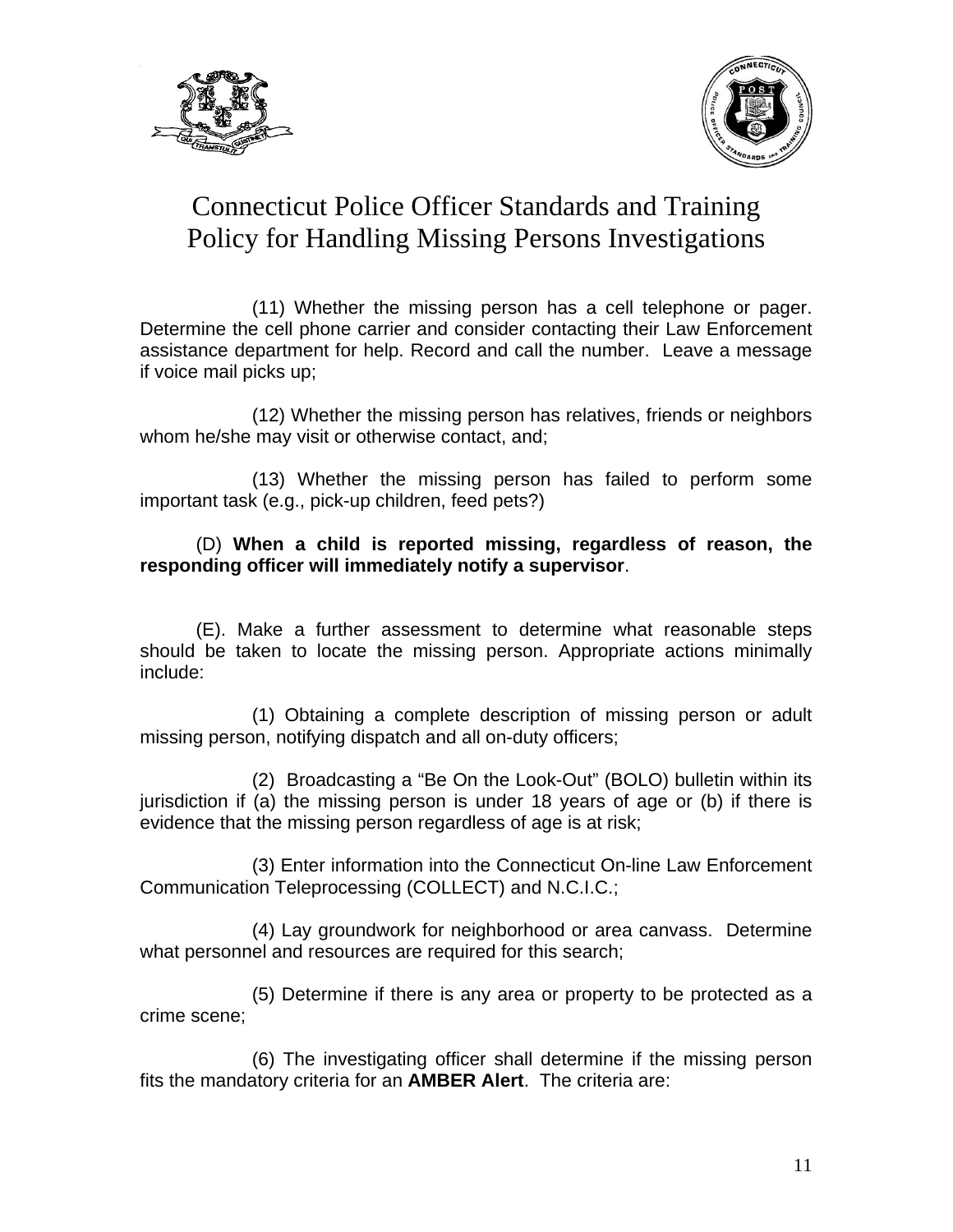



 (a) The missing person must be under the age of 18 or of proven mental or physical disability;

 (b) Belief that the missing child is in imminent danger of bodily injury or death;

 (c) Must have accurate information on at least one of the following:

- (1) Description of child;
- (2) Description of suspect; or
- (3) Description of vehicle.

 (d) If above criteria are met, and there is no extenuating investigative need that dictates otherwise, the Emergency Alert System should be activated;

 (7) If the missing person does NOT fit the above criteria, officers should continue to exercise discretion in determining which of the many other tools available would be the most appropriate for transmitting information and photographs to other officers, the media and the public. Determine if the missing person fits the mandatory criteria for a **SILVER Alert**. The Criteria are:

 (a) Applies to any missing person age 18 years or older who has a mental impairment or;

 (b) Who is 65 years of age or older. Both **Amber Alert** and **Silver Alert** systems create an emergency notification procedure for law enforcement agencies to broadcast local, regional, or statewide public alerts via radio, television and electronic highway signs.

 (c) The Silver Alert system mandates that law enforcement immediately begin searching for missing individuals who are ages 65 or older, or ages 18 and over if mentally impaired.

 (d) Once the police receive a missing person's report and a description of the missing person, the information is broadcast via radio,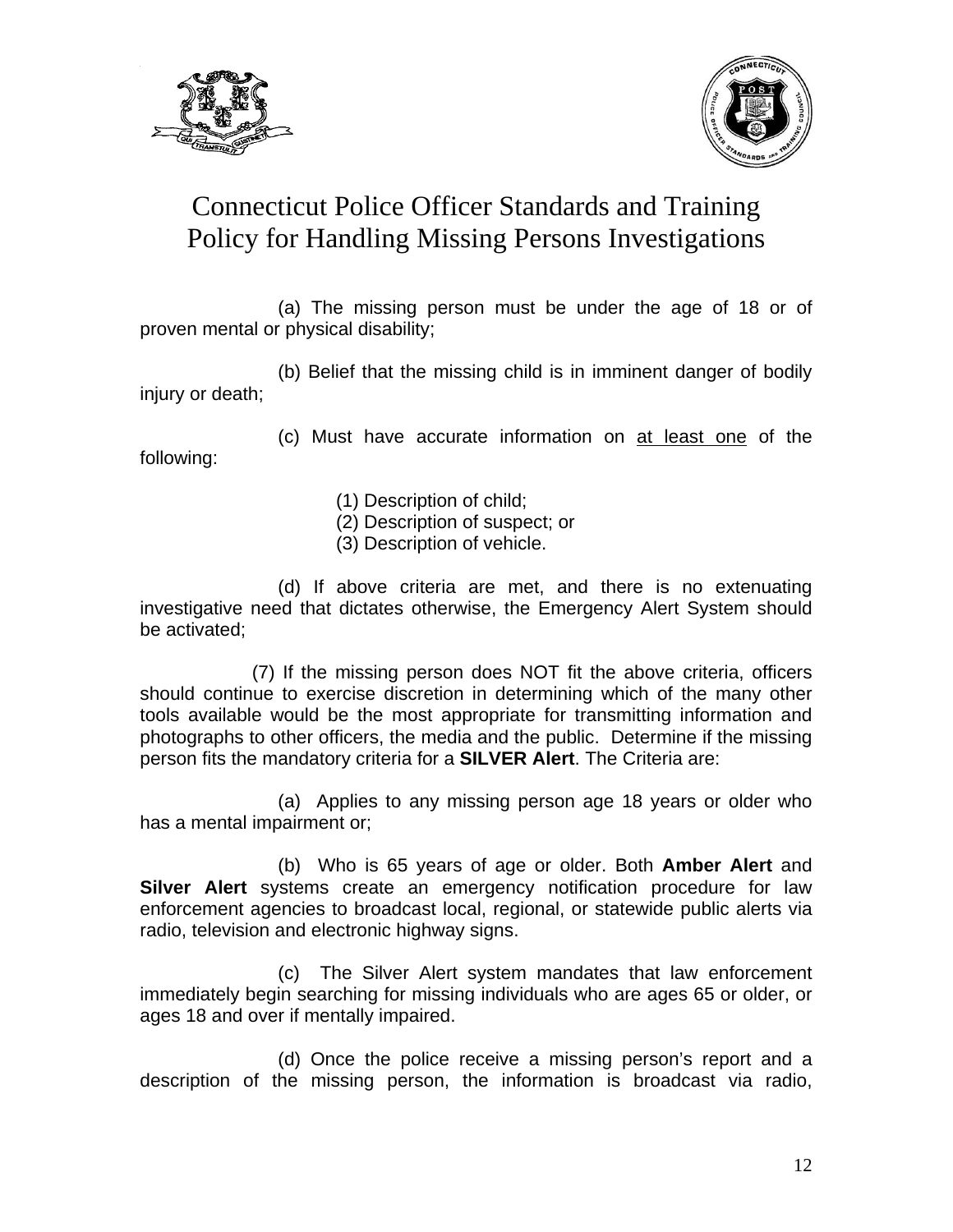



television, and electronic highway signs through the Emergency Alert System (EAS).

 (e) The plan alerts the public as quickly as possible to the disappearance so everyone may assist in the search for the safe return of the individual.

 (8) Consider calling a supervisor and/or investigator to the location. Ask the supervisor to assist in determining the scope and area of search operations. Call for any other assistance or support required. Protect all crime scenes. Identified search areas should have restricted access. Set up staging areas to control and organize a large number of searchers.

 (9) Thoroughly search the immediate and surrounding area in a logical and systematic manner. For children, search the house first (even if the parents said they already have done so);

 (10) Process any potential crime scene for evidence. (b) Identify and interview potential witnesses.

 (11) Consider using a standardized search checklist which should include the last known location of the missing person and any likely locations where the person may have gone.

- (12) Consider using additional resources to assist in the search:
	- a). Federal Bureau of Investigation (FBI)
	- b). Department of Justice (DOJ)
	- c). Critical Reach, National Center for Missing and Exploited Children (NCMEC),
	- d). National Center for Missing Adults (NCMA), and others.
- (13) Examine court orders regarding custody matters, if applicable;

 (14) Consider notifying other agencies for assistance in locating the missing person in their related jurisdiction, the agency where the missing person was last seen may initiate the investigation. It is essential that agencies work together to enhance the success of the investigation.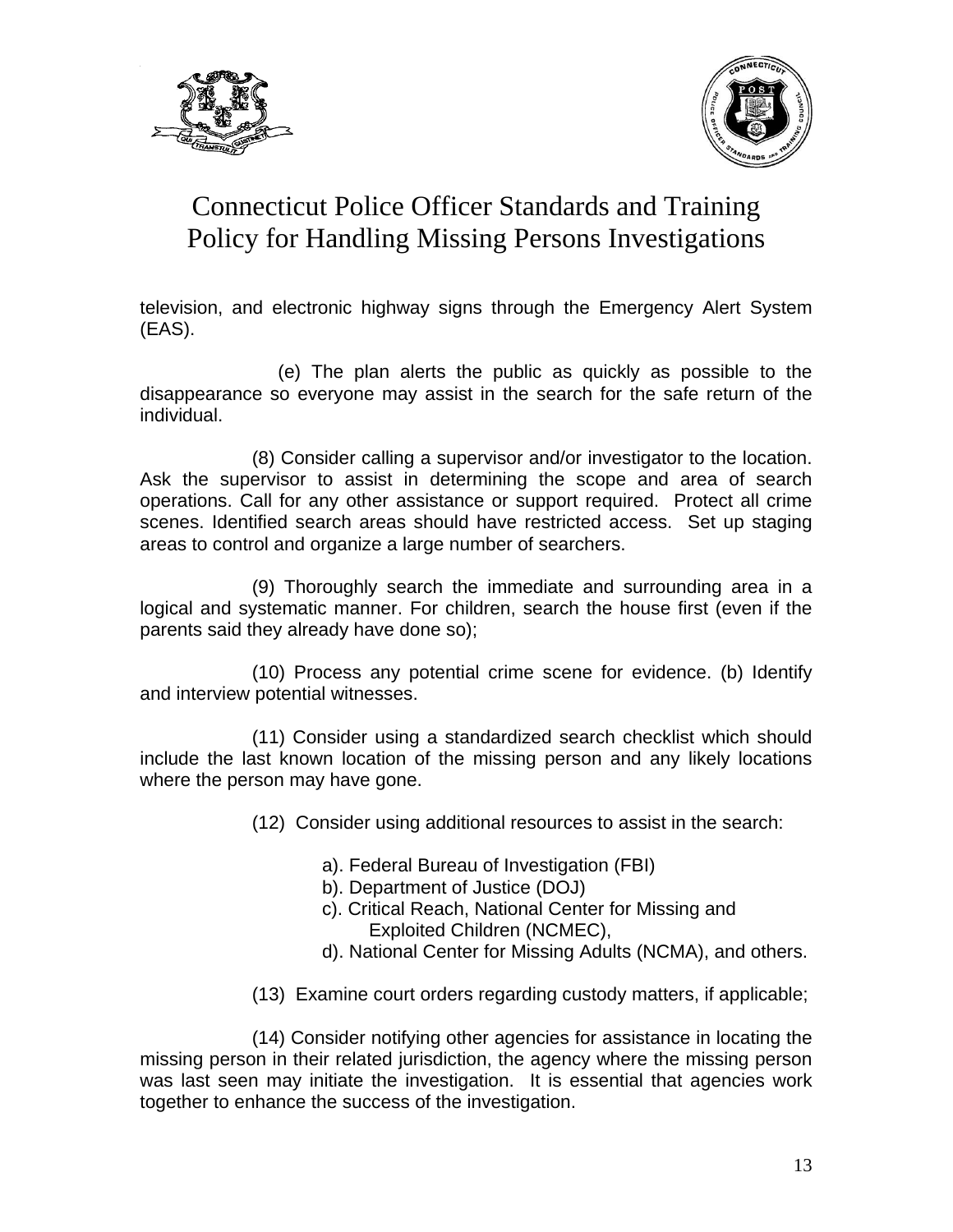



 (15) Request voluntary assistance from the family or reporting party in obtaining initial items of evidence belonging to the missing person such as:

 (a) Recent photograph(s) of missing person, (Also try to obtain photos depicting the person smiling with their teeth showing. This is beneficial for assisting in dental comparison and identification;

 (b) Personal electronic devices (cell phones, or cell phone number for tracking purposes, pagers, credit cards, ATM cards, toll passes, computers and any online resources such as: screen names, email sources, websites they may frequent, etc.).

 (16) In high risk, at risk or high priority cases where canine assistance will be requested, officers should identify but not touch any "scent article." Allow the dog handler to take possession of the article. (Vehicles can be scent articles in a search). Suggested items include hat, comb/brush, sock, razor, toothbrushes, under garments, etc., that were recently worn by the missing person and not handled by anyone else. Such "scent articles" should be placed in a clean paper bag using a clean glove or a clean stick. Items taken from a family laundry hamper, containing a mix of family member's clothing, *will not be beneficial*.

 (17) Personal clothing, bedding, personal hygiene items, etc., that may contain DNA with evidentiary value (direct all questions about DNA collection to the State Forensic Laboratory, biology). b). any personal items that contain the missing person's scent for search dogs.

 (18) Obtain a list of persons known by the missing person's friends, co-workers, acquaintances, associates, etc.

 (19) Obtain a list of locations frequented by the missing person; hobbies, interests, preferences and predilections.

 (20) A missing persons case **SHALL** be entered into NamUs after the individual has been missing for (30) days.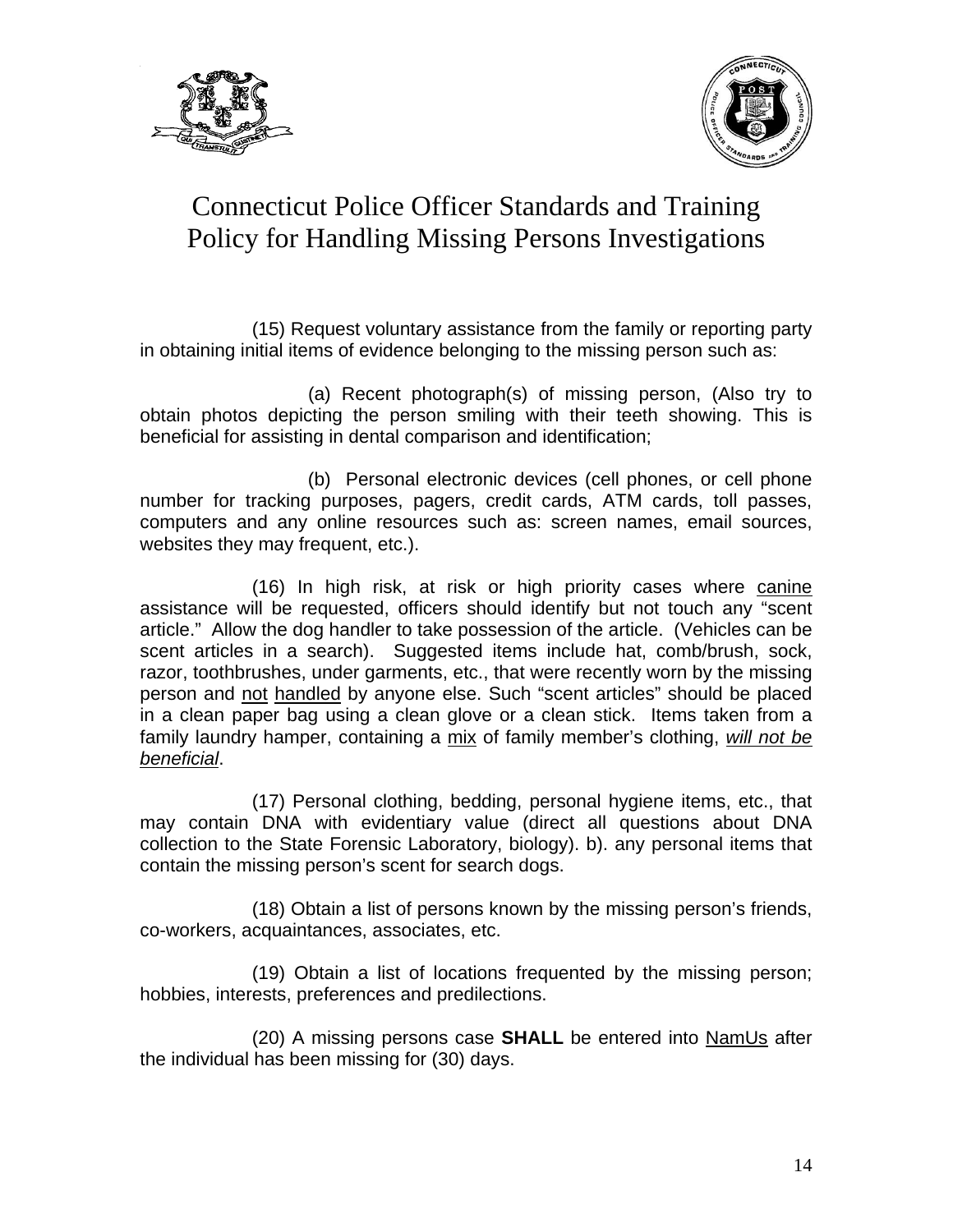



 (a) Anyone can enter a case, after becoming a registered NamUs user. You may submit a registration request following the registration link; [https://www.findthemissing.org/users/new\\_confirm,](https://www.findthemissing.org/users/new_confirm) or by selecting the "Register" button on the left navigation bar of the [www.findthemissing.org](http://www.findthemissing.org/) Web site.

 (b) A National Crime Information Center (NCIC) number or law enforcement case number must be in place before the case is published on the NamUs site (both are preferred).

 (c) This will require the LEO to register in the system (see #1 above). Registration allows the LEO to have direct involvement with the case and the assigned NamUs Regional Services Specialist (RSS) to obtain case details and biometric data.

 (d) Once the case is entered in NamUs, the submitting Law Enforcement Officer (LEO) should request to be included as a local contact on the case, if they are not already. The RSS will facilitate obtaining the biometric data, which includes dental records for the NamUs Forensic Odontologist to code and upload to the NamUs case file. Additionally, the RSS will facilitate a fingerprint classification request and a request for DNA on a Family Reference Sample (FRS).

 (e) NamUs offers a MP to UP case-matching feature that should be monitored by the LEO for potential matches. When a match of interest is discovered, the officer should bring it to the attention of the RSS for expediting the comparison.

 (F) Death scene investigation when homicide is suspected of an unidentified, unknown body.

 (1) After performing any death scene investigation when homicide is suspected, the official with custody of the human remains shall ensure that the human remains are delivered to the office of the Chief Medical Examiner.

 (2) The Chief Medical Examiner shall obtain from the human remains (a) samples of tissue suitable for DNA typing, or (b) samples of whose bone or hair suitable for DNA typing. The Chief Medical Examiner shall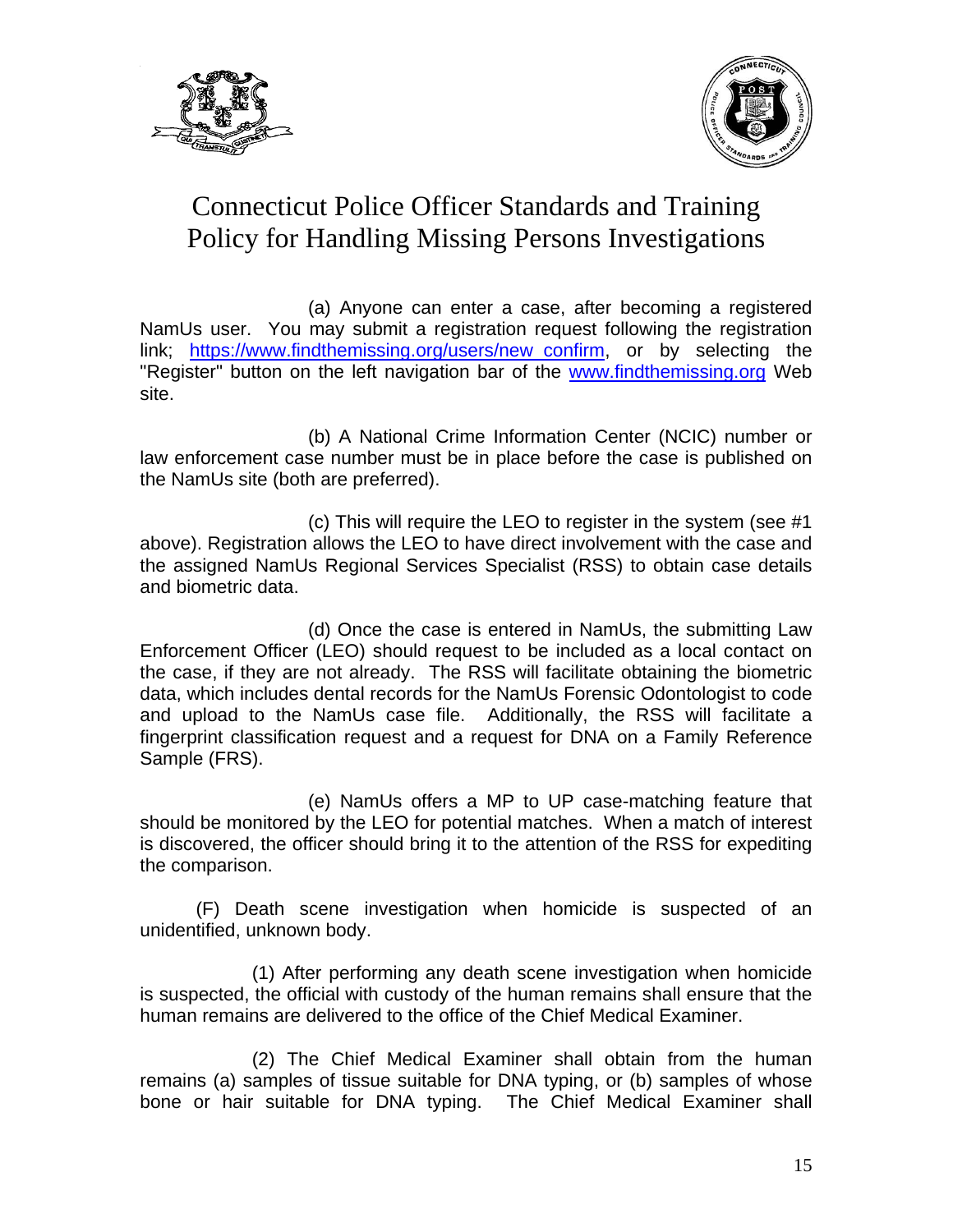



immediately submit the samples obtained to the Division of Scientific Services within the Department of Public Safety.

(G) Interaction with Complainants and Others.

 (1) It is important that officers remain in open contact with the family of all missing persons or adult missing persons and with any other associated person.

 (2) In missing person or adult missing persons investigations, law enforcement units should consider appointing and assigning an officer as "family liaison" to keep families updated on the progress of the investigation, to assist with the preparation and distribution of missing person or adult missing persons posters, to provide support and coordination with all missing person organizations, and to focus the point of contact for communications.

 (3) All officers, investigators and supervisors involved in missing person or adult missing persons investigations need to be particularly sensitive to the interests, concerns and needs of the family or other reporting persons and, to the fullest extent possible, continually communicate relevant and appropriate information on the handling of the case. It is not uncommon for the reporting persons or those left behind to experience significant emotional responses. They are dealing with a situation which is at the very highest stress level possible. Medical support, including consultation with a therapist is advisable, however law enforcement should advise the reporting party of two clearing houses to which they may also report a missing person:

 (a) For a missing person under the age of 17, contact the National Center for Missing and Exploited Children;

 (b) For a missing person over the age of 18, contact the National Center for Missing Adults.

(H) Initiate follow-up contacts within 30 days.

 (1) Officers or other designated personnel should re-contact the reporting party with 30 days of the initial report to determine if any additional information may have become available.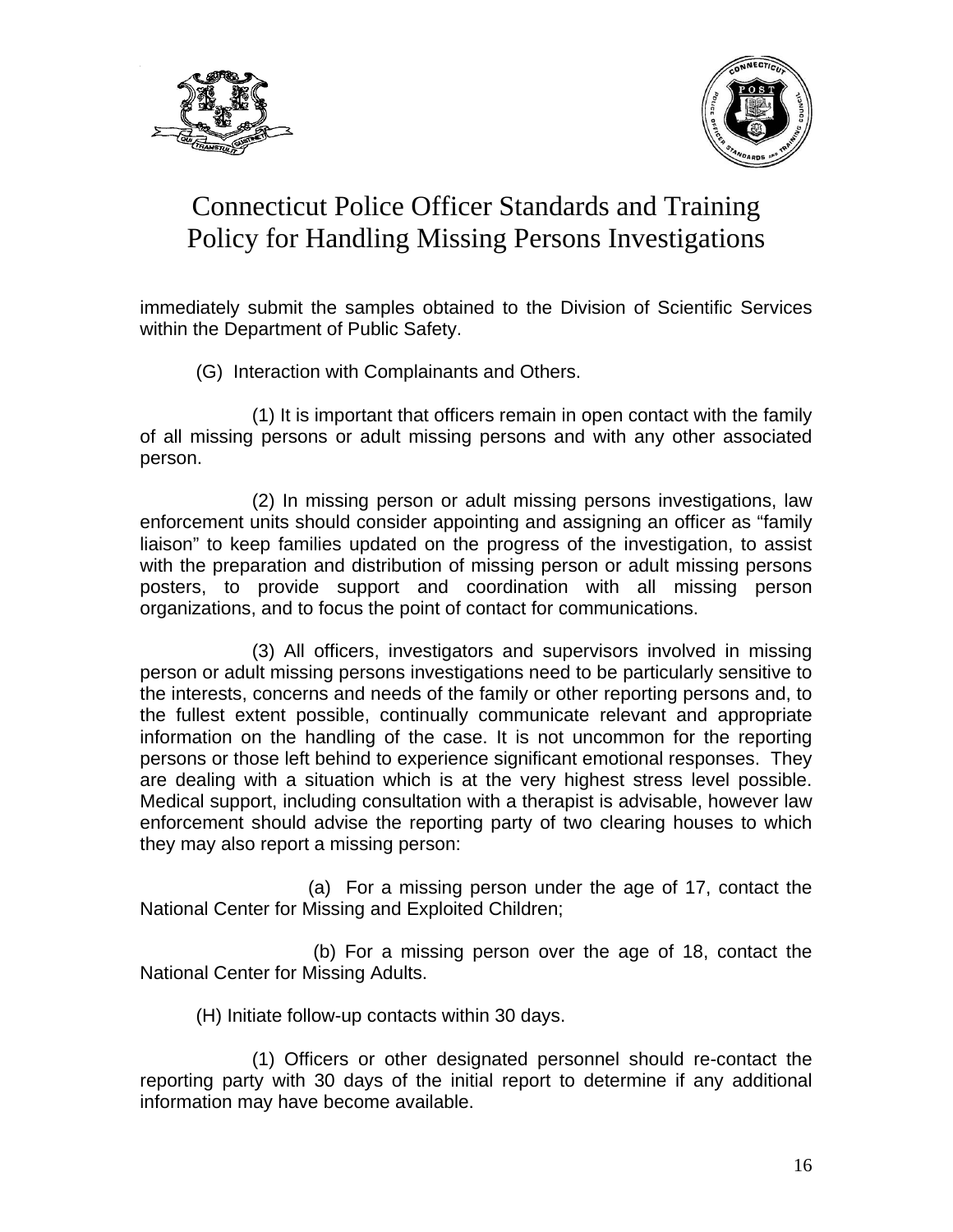



 (2) Other agencies involved in this case should also be contacted to determine if any additional information is available.

 (3) When a missing person is found, the law enforcement unit must report this event through all formal channels.

 (a) When any person reported missing is found, the officer, dispatcher or other designated personnel shall prepare a formal report of that event.

 (b) The reporting party and other involved agencies shall be notified and the notification recorded on the law enforcement unit's reporting form.

(c) Any automated systems entries shall be cancelled.

 (d) Information regarding any found, unidentified persons, alive or deceased, should be entered into the Connecticut On-line Law Enforcement Communication Teleprocessing (COLLECT) system and NCIC.

 (e) In the event that a missing person is found before being reported missing to the Connecticut On-line Law Enforcement Communication Teleprocessing (COLLECT) system, a missing person report, followed by a cancellation, must still be made into the system.

 (f) Interviews on return can reveal valuable information about the reasons for going missing, where the missing person has been, with who they have been and what they have been doing. In many cases, the missing person will refuse to cooperate.

 (g) It must be borne in mind that sometimes the reason for running away is to escape abuse by a family member or care giver. If the interview is conducted in their presence, the aggrieved is unlikely to reveal that and the person will simply have returned to the place of abuse.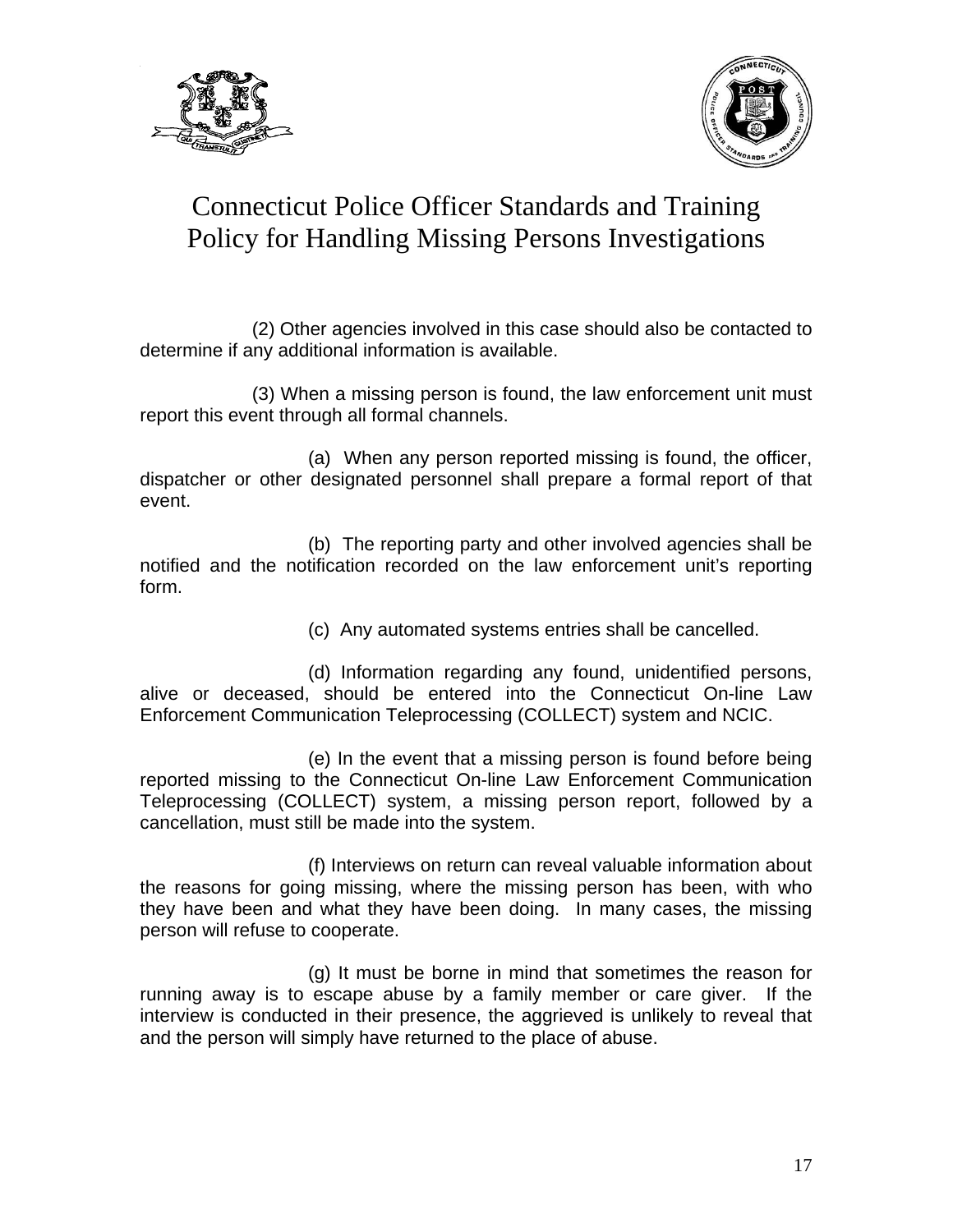



(III). Closure of Missing Person Investigation. Considerations for closure of missing person investigation. Careful consideration should be made concerning clearing a missing person investigation.

 (A) Closure is obviously appropriate when the missing person is confirmed returned or evidence has matched an unidentified person or body.

 (B) Inability to move forward in the investigation should not be a reason for closing a case.

 (1) By closing a case in such a manner, all evidence may be lost for the future identification of a deceased person.

 (2) An unidentified body may be discovered several years later, after the missing person report had been filed and prematurely closed. In such a case, there may be no relevant evidence that may assist in identifying the body, further hindering a death investigation.

 (3) When the reported missing person is under the age of eighteen (18), the missing person should remain classified under their actual age as when originally reported missing, regardless of their current age. A missing child report should not be cancelled and re-entered simply because the child has reached adulthood. The missing child report should not be removed or cancelled from any automated system due to emancipation or reaching adulthood.

#### **VI. LIMITATION**

 (A) A common myth that 24 hours (or any other time frame) must pass before law enforcement will accept a missing person \*or adult missing persons report is incorrect. A delay in reporting may indicate the existence of neglect or abuse within the family.

 (B) Reporting persons must also know that for adults, being a missing person is not a crime. Once the person is located and found not to be at risk, police cannot divulge information about them without the person's consent.

(C) Other limiting circumstances.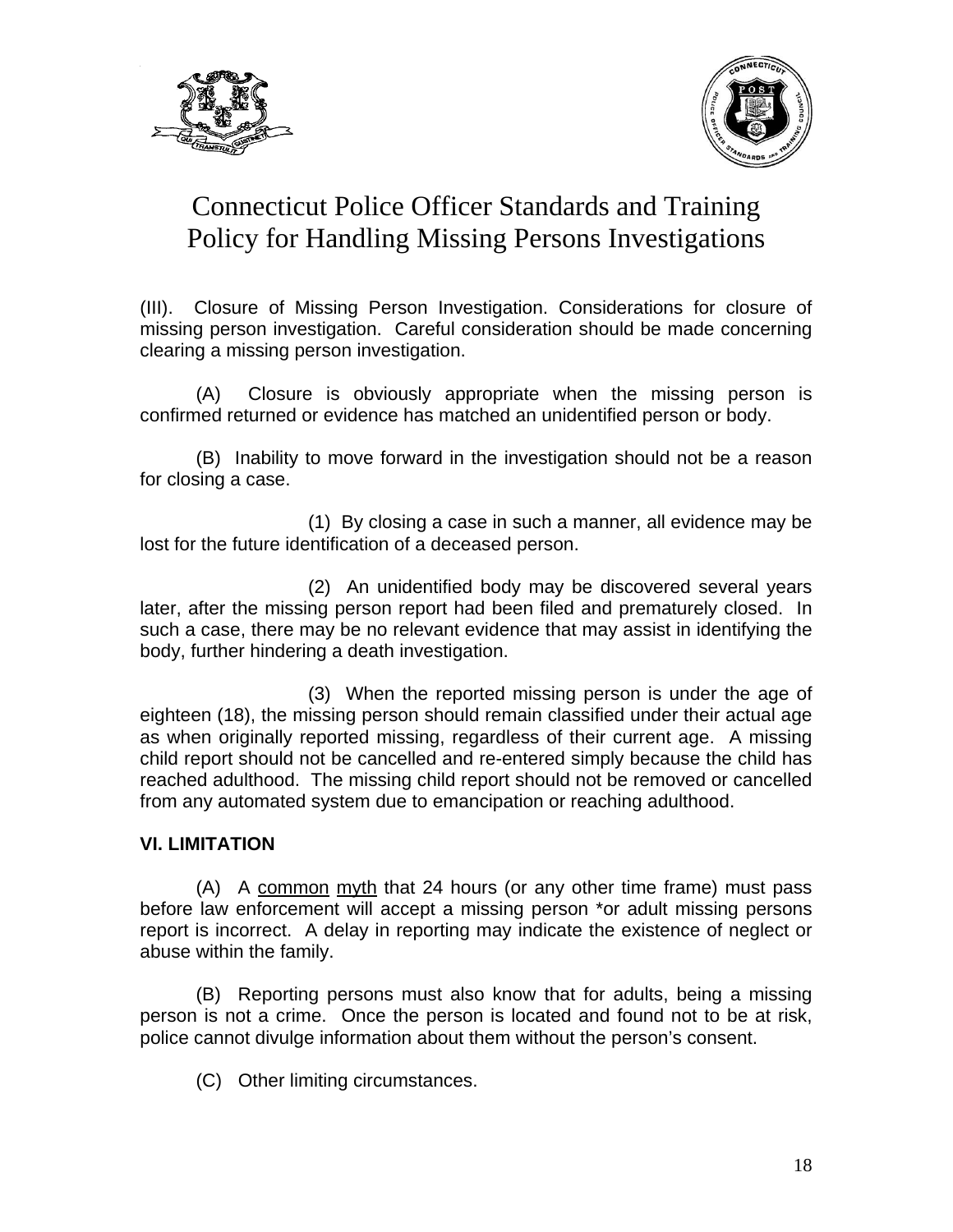



 (1) "Missing/NOT At-Risk Adult" means an adult will NOT be considered At-Risk if any of the following criteria are met:

 (a) "Absent Spouse": An absent spouse has committed no crime and is legally free to come and go. (Caution should be exercised both in preserving the privacy rights of the spouse in their wish to keep their whereabouts unknown and in making sure that the "absent spouse" is not, in fact, the victim of foul play related to domestic abuse.)

 (b) An adult who has left a note and/or told a credible person that they are intentionally absent. (An exception would be a suicide note.)

 (c) An adult who simply has not been in touch with the reporting party for an extended period of time, unless extenuating circumstances exist.

(d) Fugitives from justice including AWOL service personnel.

 (e) Adult who is being sought for business or social purposes such as debt collections or school reunions.

#### **VII. FORMS AND REPORTS**

(A) Reporting Responsibilities.

 (1) Law Enforcement Agencies shall accept without delay any report of a missing adult person.

 (a) All law enforcement agencies shall submit to the Missing Children Information Clearinghouse all missing child reports received by any such agency CGS 29-1e(d).

 (b) Any municipal police department which receives a report of a missing child under fifteen years of age shall immediately accept such report for filing and inform all on-duty police officers of the existence of the missing child report and communicate the report to other appropriate law enforcement agencies (Sec. 7-282c CGS).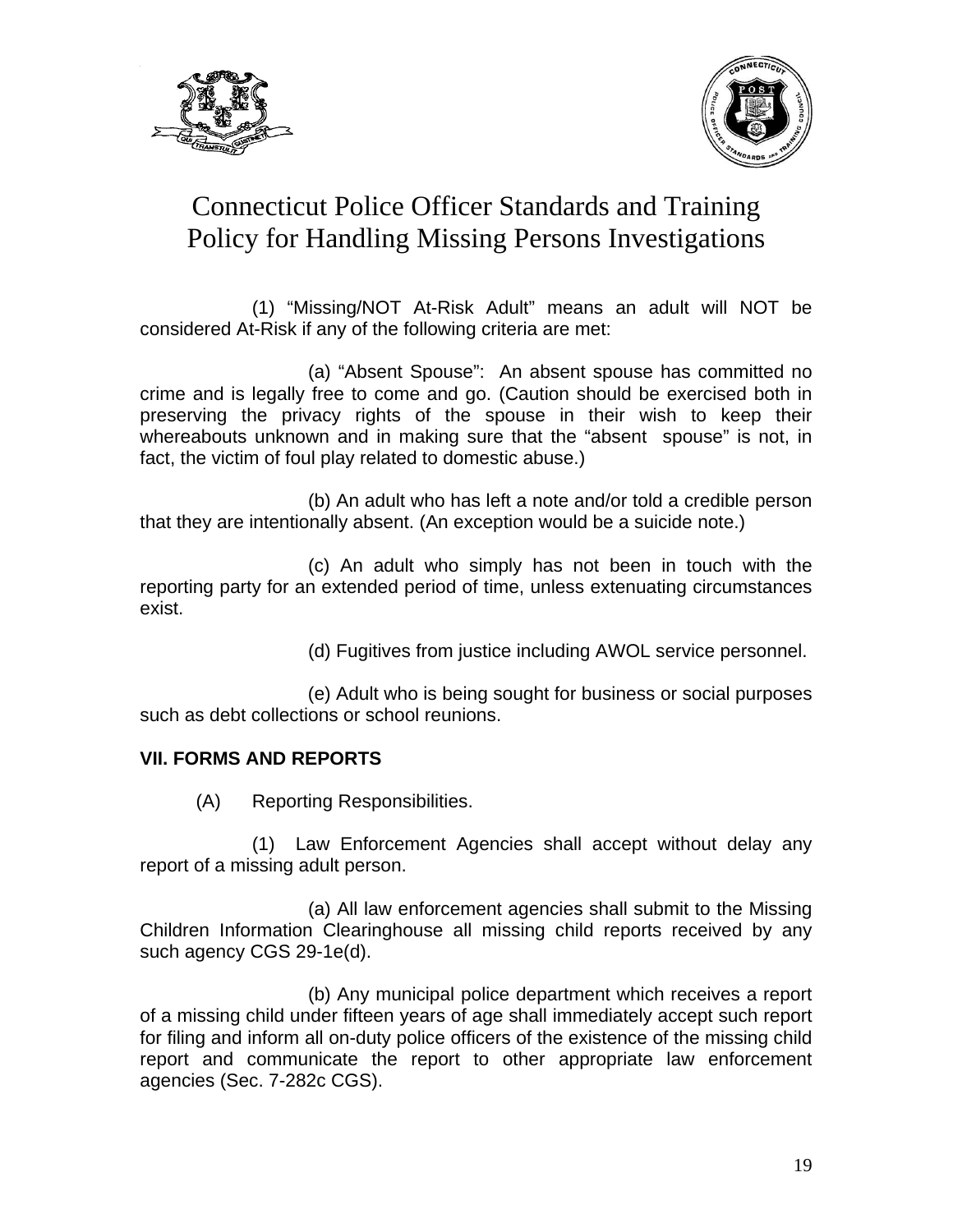



 (2) All law enforcement agencies shall submit appropriate information into the Connecticut On-line Law Enforcement Communication Teleprocessing (COLLECT) system.

 (3) All law enforcement agencies shall require written reports to be completed by investigating officers. Officer reports on missing person or \*missing adult person cases will be reviewed contemporaneously by supervisors.

 (4) Information regarding missing persons under 16 years of age, or where there is evidence that the missing person is "at risk," shall be entered into the Connecticut On-line Law Enforcement Communication Teleprocessing (COLLECT) system within four (4) hours by the law enforcement unit taking the report.

 (B) SPECIAL NOTE: A report of a missing person under the age of 21 must be reported to the U.S. Department of Justice National Crime Information Center (NCIC) per Federal Law.

#### **VIII. ADDITIONAL RESOURCES**

**1. National Center for Missing and Exploited Children (NCMEC).** NCMEC was established in 1984 as a private, nonprofit, and tax exempt organization to provide services nationwide for families and professionals, to prevent the abduction, endangerment and sexual exploitation of children. NCMEC's national office is:

> National Center for Missing and Exploited Children 699 Prince Street Alexandria, VA 22314 (800) 843-5678  **[www.missingkids.com](http://www.missingkids.com/)**

**2. Alzheimer's Association "Safe Return" Program.** This is a nationwide identification registry program designed to assist law enforcement agencies with information to quickly identify and return those individuals who have wandered off. It offers a 24 hour hotline service, provides names, photographs, identifying characteristics and emergency contact information, and offers a Law Enforcement Officer's Pocket Response Guide that describes the best ways to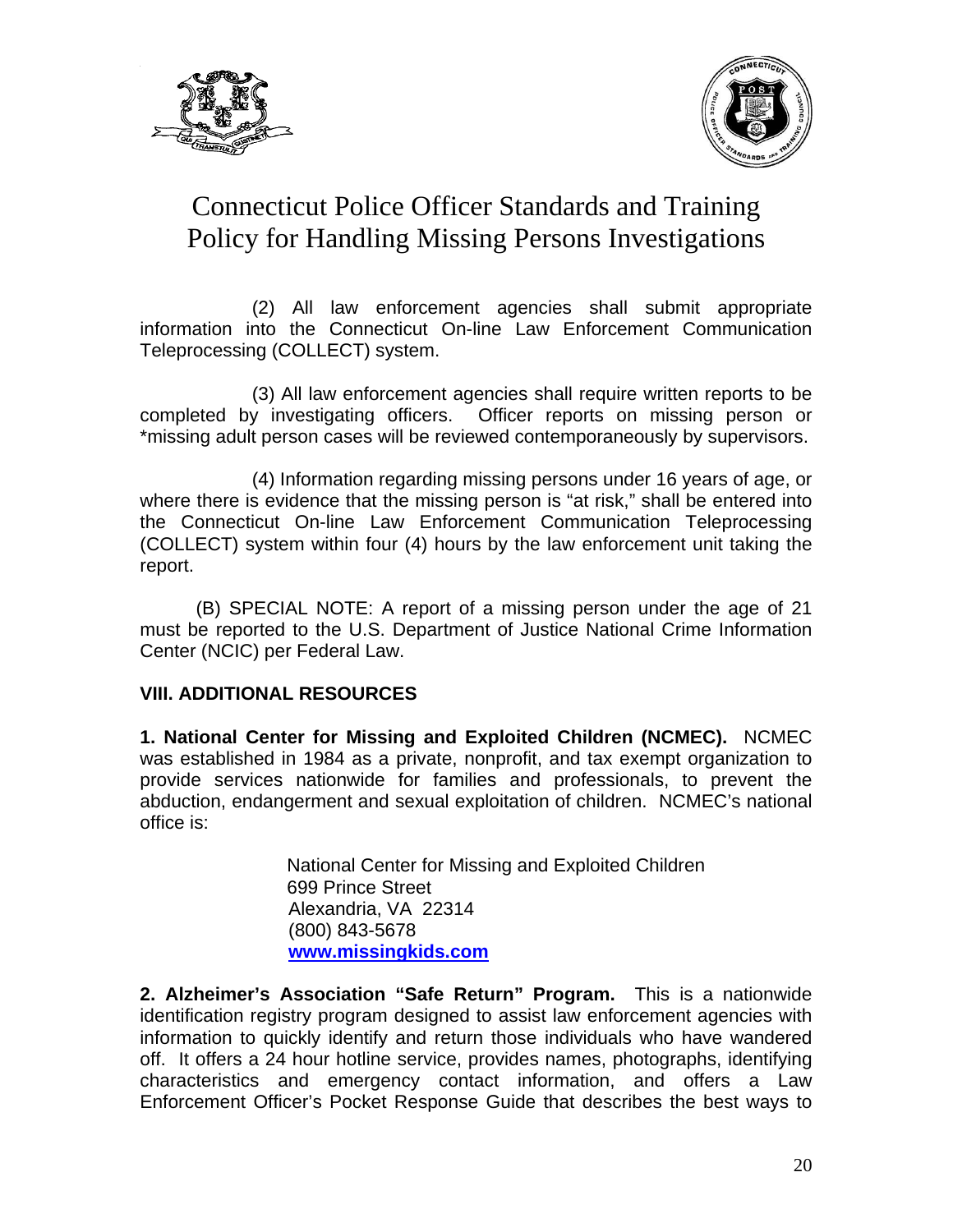



recognize, communicate with and respond to a person with Alzheimer's. The Alzheimer's Association "Safe Return" program may be contacted as indicated below:

> Alzheimer's Association "Safe Return" Program (800) 272-3900 [www.alz.org](http://www.alz.org/)

**3. US Department of State, Child Custody Division.** This agency is the central authority for providing assistance regarding international parent/family abduction.

> Bureau of Consular Affairs, US State Department (202) 736-7000

**4. US Department of State, Office of Passport Services.** Authorized to revoke passports of citizens who are subject to federal arrest warrants. This office can be reached by calling (202) 955-0307.

**5. US Postal Service.** Access to databases of the names of all individuals within the nation who filed "Change of Address" forms will provide law enforcement agencies with return address and postmark information on mail destined for a specific address. The U.S. Postal service can be reached by calling (202) 268- 4267.

**6. US Department of Defense.** Information about current and past assignments of active duty members of the Armed Forces can be obtained by calling (800) 336-4592.

**7. US Office of Personnel Management.** Address information about retired members of Armed Forces or retired federal civil service employees Address information of where retiree's federal pension payments are mailed can be obtained by calling (202) 606-2424.

**8. Fisher Scientific Catalog** (FTA Collection Cards and Sponges). Call

(800) 766-7000 [www.fishersci.com](http://www.fishersci.com/)